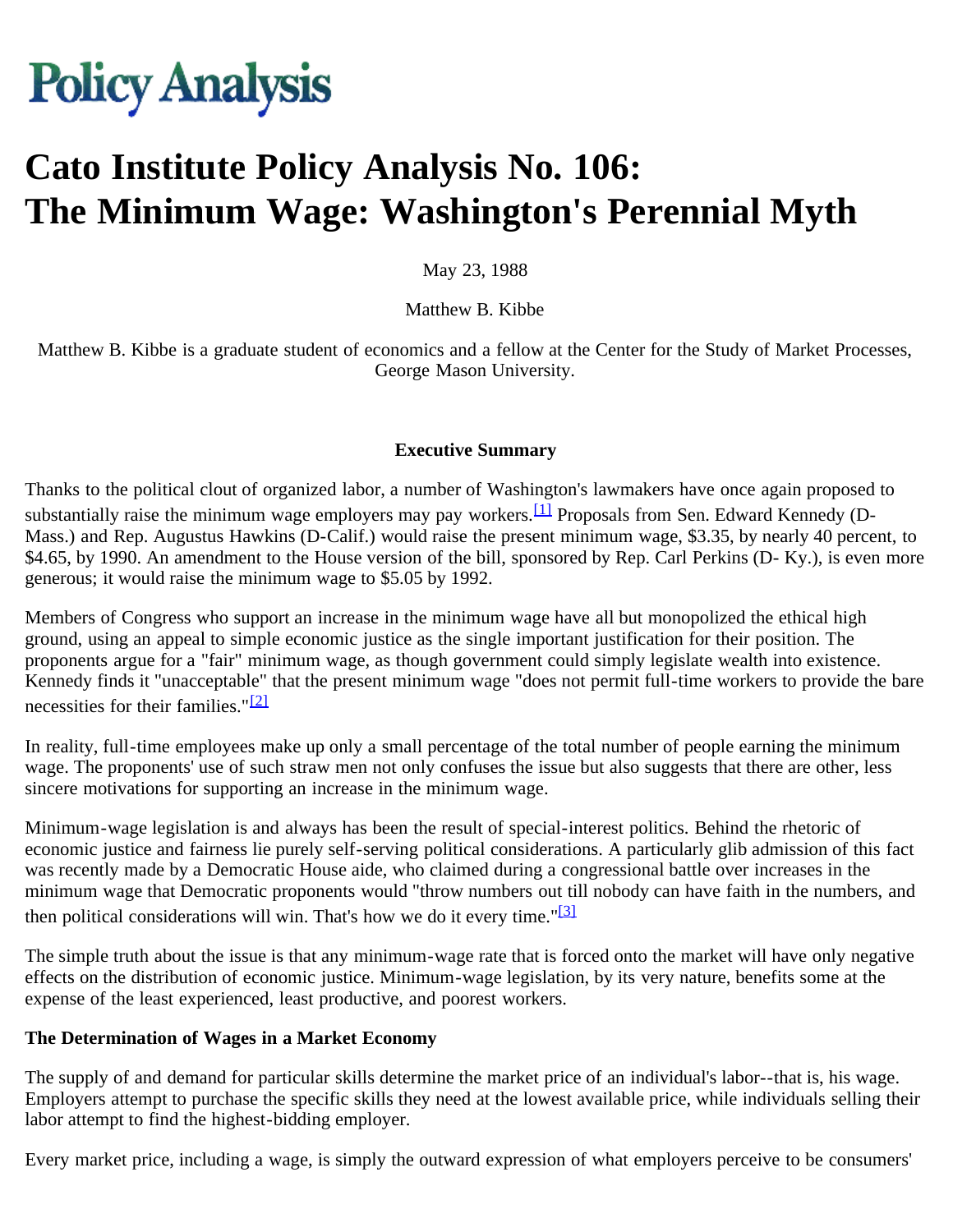preferences. If consumers do not value a particular good or service offered on the market, labor, as well as the other factors involved in producing the good, will be worth little. Thus, it is the individual--the sovereign consumer--who has the final say in determining wages.

Aside from a shift in consumers' preferences, there is only one noncoercive method through which real wages can rise: workers must become more productive. The most obvious way for workers to enhance their productivity is to increase or improve their skills through education, experience, and effort.

Wage rates can also be improved if employers increase their investment in future production. Increased capital investment renders labor more productive by providing workers with better tools. A simple example of this principle is the case of two equally productive workers assigned to clear a wooded lot. The first worker is given a shovel and an ax, the second, a bulldozer. Obviously, the second worker will be much more productive, which illustrates that all the hard work in the world cannot compete with a high rate of capital investment.

To increase wage rates without either an increase in productivity or a shift in consumer preferences requires coercion. It is quite possible to raise certain wages by excluding competing labor from the relevant markets. This distinction between voluntary and coercive methods of increasing wages is essentially a difference between creating wealth and redistributing wealth.

Contrary to the claims of many members of Congress, government cannot create wealth by simply passing new laws. Otherwise, Congress would long ago have passed laws prohibiting poverty and establishing a minimum wage of \$100, or even \$1,000, an hour. In such a world, everyone could be a millionaire. But ours is a world of scarcity, and wealth is a product of the market process, not of legislative fiat.

#### **The Economic Effects of Minimum-Wage Laws**

Simply stated, if the government coercively raises the price of some good (such as labor) above its market value, the demand for that good will fall, and some of the supply will become "disemployed." Unfortunately, in the case of minimum wages, the disemployed goods are human beings. The worker who is not quite worth the newly imposed price loses out. Typically, the losers include young workers who have too little experience to be worth the new minimum and marginal workers who, for whatever reason, cannot produce very much. First and foremost, minimumwage legislation hurts the least employable by making them unemployable, in effect pricing them out of the market.

An individual will not be hired at \$5.05 an hour if an employer feels that he is unlikely to produce at least that much value for the firm. This is common business sense. Thus, individuals whom employers perceive to be incapable of producing value at the arbitrarily set minimum rate are not hired at all, and people who could have been employed at market wages are put on the street.

Some opponents of the minimum wage argue that it aggravates inflation by pushing up the costs of individual businesses. [4] Those businesses, unwilling or unable to absorb such costs, pass them on to consumers in the form of higher prices. In this view, any artificial increase in labor costs can produce so-called cost-push inflation.

There are several problems with the notion of cost-push inflation. The primary error in this analysis is that it confuses a shift in the structure of relative prices with a general rise in the level of prices. If the labor costs of businesses are increased and they succeed in passing on the costs to consumers in the form of higher prices, they will have managed to change the structure of relative prices at the expense of businesses that are unable to raise their prices because of more-intense competition. This is quite distinct from a general increase in the level of prices, which would be possible only if the real supply of money was increased.

Many firms, however, may be unable to pass on their increased costs to consumers. It is consumers who ultimately determine the price of any good on the market, and they may decide that a business's product is not worth a higher price. Producers cannot force consumers to buy what they produce, and businesses cannot always arbitrarily increase the prices of their products simply because the government has arbitrarily increased their costs.

This fact has important implications. If a business cannot simply pass along its new labor costs, it must somehow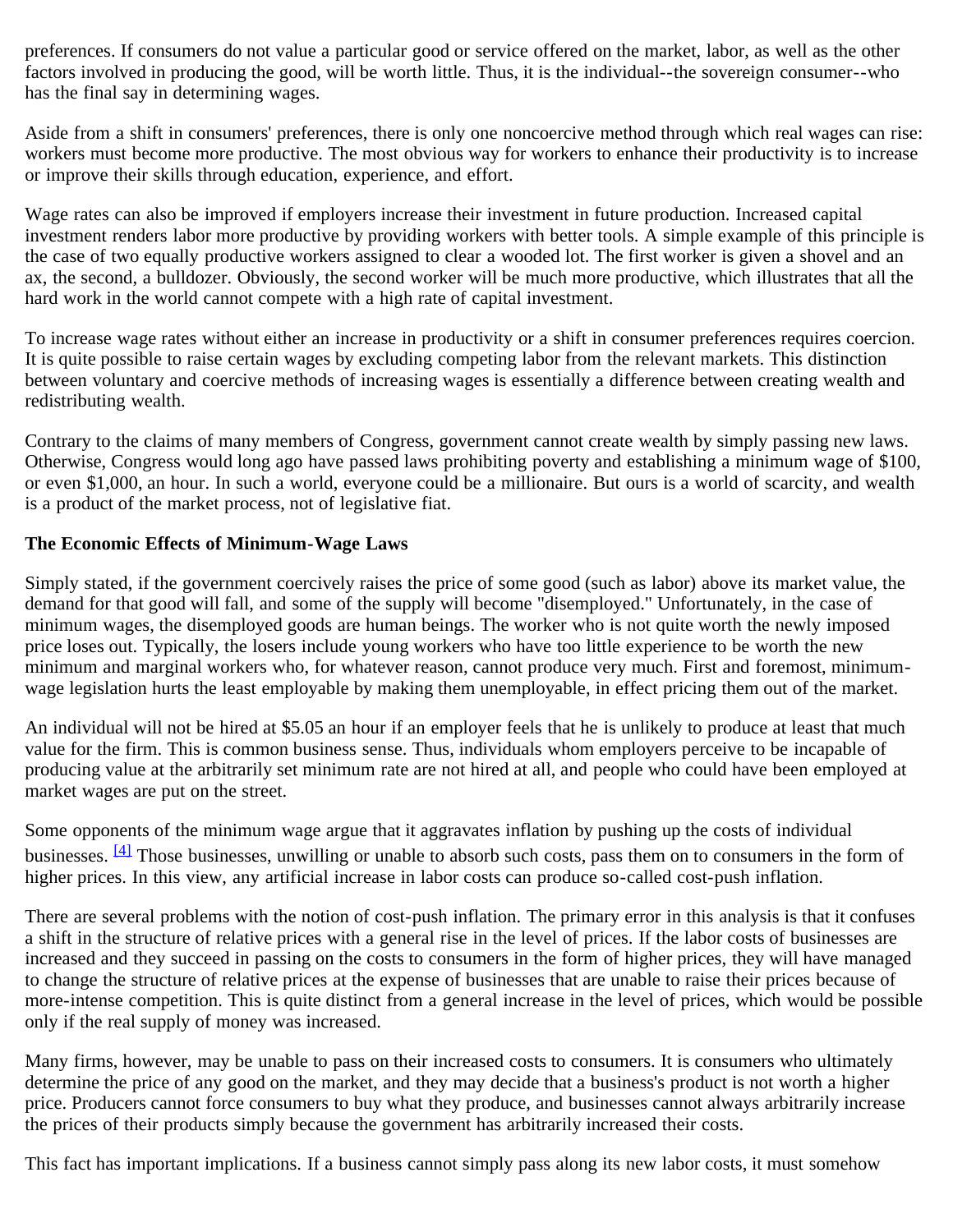absorb them--by eliminating workers rendered unproductive by the new minimum wage, by replacing labor with moreproductive machines, or by cutting back production. Those jobs not eliminated will be more demanding, as employers will use fewer people to produce the same amount of work.

Teenagers suffer most from the adjustments required by an increase in the minimum-wage rate. These workers are generally the least experienced, least skilled, and least productive. According to the Bureau of Labor Statistics, the present unemployment rate for all teenagers actively seeking jobs is 16.5 percent, and the unemployment rate for black teenagers is 36.9 percent, more than double the overall average.<sup>[5]</sup> The existing minimum wage has contributed significantly to producing these abhorrent levels of unemployment.

The damage done to teenagers is twofold. First, they lose income immediately. Second, because minimum-wage legislation has rendered them unemployable, teenagers cannot gain the ex- perience and skills that would make them employable at higher wages later. If there were no floor price on labor, teenagers could offer to work for a lower price until they had gained the training, experience, and skills they needed to command a higher wage.

The damage done to minority teenagers is far worse. By establishing an arbitrary minimum, government reduces the costs of discrimination. In The State against Blacks, economist Walter Williams described how minimum-wage legislation alters the incentives of employers:

Suppose that an employer has a preference for white employees over black employees. And for expository simplicity, assume the employees from which he chooses are identical in terms of productivity. If there is a law, such as the minimum wage law, that requires that employers pay the same wage no matter who is hired, what are his incentives? His incentives are [those] of preference indulgence. He must pay the black \$3.35 an hour and he must pay the white \$3.35 an hour. He must find some basis for choice. The minimum wage law says that his choice will not be based on economic criteria. Therefore, it must be based on noneconomic criteria. If he wishes, the employer can discriminate against the black worker at zero cost.<sup>[6]</sup>

Because no one is allowed to work for less than a set minimum, those who can command only the minimum and are discriminated against have no way to fight the problem. If wages were not fixed at a certain minimum, those who were discriminated against could compensate by offering their labor at a cheaper price. This would effectively increase the costs of discrimination for those employers who wished to practice it.

Many proponents of higher minimum-wage rates insist that the teenager and minority argument is bogus. Minimumwage legislation, they claim, is primarily intended to help adults trying to support a family. The minimum-wage earner trying to make ends meet with an annual income of \$6,968 and three or four mouths to feed is often used as an example.

A cursory study of demographic statistics suggests that this example does not accurately reflect the minimum-wageearning population. According to the Census Bureau's "Current Population Survey," over 76 percent of all minimumwage earners are not heads of households. Furthermore, the Bureau of Labor Statistics found that only 2.2 percent of working adults are earning the minimum waqe.

But what about those who are actually struggling to live on the bottom rung of the economic ladder? Is the government helping them by arbitrarily establishing the minimum living wage? As noted earlier, government cannot create wealth simply by passing laws. Such laws succeed only in redistributing the existing wealth of society. The distortions caused by fixing the price of labor produce definite losers and winners; it is the least employable, the truly needy, who lose their jobs, and the winners either earn wages above the new fixed price or have protected jobs.

Minimum-wage legislation fosters economic inequalities by creating a gap in the economic ladder: those on the bottom rung are kicked off, but those on higher rungs climb up. By no means are such government-created inequalities fair or just.

#### **Theory, Statistics, and Econometrics**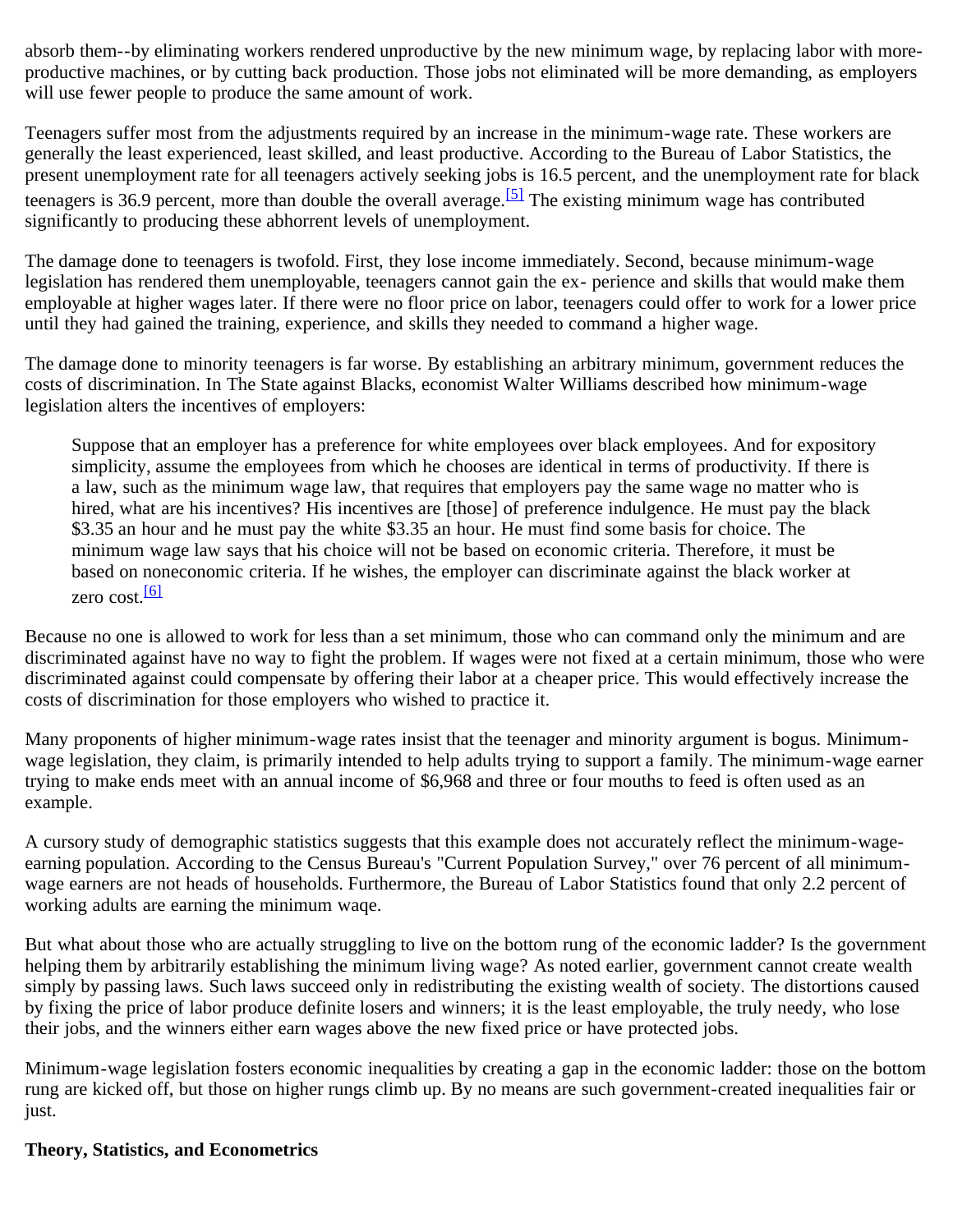Economic theory demonstrates that minimum-wage legislation will inevitably create unemployment. It cannot, by its very nature, indicate how much unemployment will be generated in any particular instance. However, numerous statistical studies are in rare agreement in their support of a causal relationship between minimum wages and unemployment. For example, the 1983 Report to the U.S. Senate Committee on Labor and Human Resources of the General Accounting Office

found virtually total agreement that employment is lower than it would have been if no minimum wage existed. This is the case even in periods of substantial economic growth. . . . The severity of the employment loss varies among different age, gender, and racial groups in the population. Teenage workers, for instance, have greater job losses, relative to their share of the population or the em- ployed work force, than adults. $\frac{[7]}{[7]}$ 

According to the 1981 Report of the Minimum Waqe Study Commission, the 46 percent rise in the minimum wage between 1977 and 1981 destroyed 644,000 jobs among teenagers alone. "The evidence is now in, and the findings of dozens of major economic studies show that the damage done by the minimum wage has been far more severe than even the critics . . . predicted." <sup>[8]</sup> A 1983 survey, "Time-Series Evidence of the Effect of the Minimum Wage on Youth Employment," found that studies conducted between 1973 and 1983 generally agreed that a 10 percent increase in the minimum wage would result in a 1 to 3 percent reduction in teenage employment.<sup>[9]</sup> Given these findings, the proposal to raise the minimum wage by nearly 40 percent could result in a 4 to 12 percent drop in the employment of teens.

A recent study by Clemson University economists Richard B. McKenzie and Curtis Simon estimated that an increase in the minimum wage to \$4.65 by 1990 would cost 764,000 jobs by that year and 1.9 million jobs by 1995. The economic output lost in 1995 would total \$70 billion (in 1982 dollars).<sup>[10]</sup> The political embarrassment created by such estimates was graphically illustrated recently when the House Democratic leadership suppressed a Congressional Budget Office study that predicted a loss of 250,000 to 500,000 jobs if the minimum wage was increased to \$5.05. The majority staff of the House Education and Labor Committee sent the study back and asked for a new version that lacked any reference to the bill's prospective impact on unemployment and inflation. The majority staff director explained that the CBO had "provided information that was not requested." $[11]$ 

The Senate Republican Policy Committee, citing a General Accounting Office study, estimated that increasing the minimum wage from \$3.35 to \$4.61, as suggested by AFL-CIO president Lane Kirkland, would eliminate between 124,000 and 619,000 jobs. $\frac{12}{2}$ 

It is not surprising that AFL-CIO economist John L. Zalusky disputes these findings. He predicts that a \$1 increase in the minimum wage would eliminate very few jobs, and his "hunch is that a wage hike would provide a mild stimulus" to economic growth.<sup>[13]</sup> According to Zalusky's model, created for the union by the econometrics firm Data Resources Inc. (DRI), a \$1 increase would eliminate 450,000 jobs during the next eight years. However, Zalusky says, this loss has little importance when compared with the 11 million jobs that the model predicts would be created in the same period.<sup>[14]</sup> Zalusky claims that such "real world evidence" casts doubt on the "theoretical constructs" of economics.

Zalusky's casual dismissal of theoretical constructs implies that his model is somehow theory-free and concerned with only the objective numbers. This is simply not the case. Any statistical or econometric model requires that some theory be used to determine what data are needed to test it.<sup>[15]</sup> In fact, two theoretical assumptions of Zalusky's model make its results quite deceptive.

First, the DRI model ignores potential workers who are not seeking employment and therefore are not counted in the official unemployment statistics. But one of the most destructive aspects of wage fixing is that it discourages a large number of potential workers from looking for jobs. A proper accounting would include all unemployed workers, not just those seeking employment.

An even greater problem with the model is that it ignores the increase in employment that might have occurred if a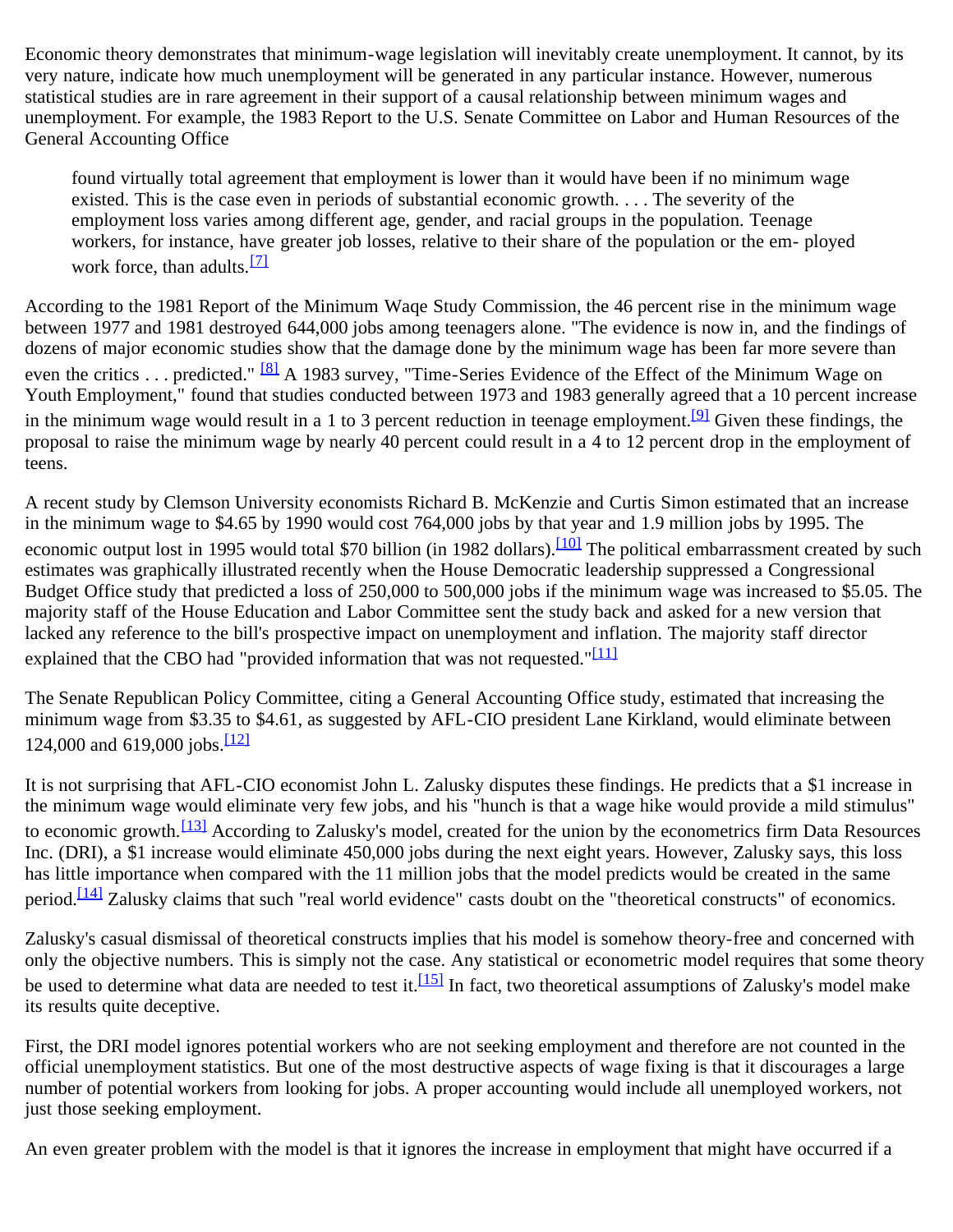minimum wage had not been imposed in the first place. A growing economy creates jobs. It is misleading to claim that a minimum wage does not create a net decrease in the total number of jobs. A net decrease would indicate that the minimum wage had destroyed more jobs than the market process had been able to create in the same period. Such a scenario, although possible if the minimum was fixed high enough, has not yet occurred. The market has somehow compensated for past legislative foolishness. A more accurate accounting would compare the number of jobs created under minimum-wage restrictions with the number of jobs that might have been created inthe absence of those restrictions.

Such considerations strongly suggest that most studies, including the DRI model, have underestimated the destructive effect of minimum-wage legislation on employment. Minimum wages may generate considerably more unemployment than such studies estimate. The difficulty of putting numerical values on what would have happened had the government not interfered, compounded by the proponents' willingness to "throw numbers out till nobody can have faith in the numbers," indicates that the numbers have not captured and cannot capture the whole story.

#### **Who Benefits from Minimum-Wage Legislation?**

Labor unions and their members are the most obvious beneficiaries of government-imposed minimum wages. As the established elite of the workforce, union members are on the receiving end of the minimum wage's redistribution process. To fully understand how unions gain from minimum-wage legislation, one must consider the essential nature of unions.

The success of a union depends on its ability to maintain higher-than-market wages and provide secure jobs for its members. If it cannot offer the benefit of higher wages, a union will quickly lose its members. Higher wages can be obtained only by excluding some workers from the relevant labor markets. As F. A. Hayek has pointed out, "Unions have not achieved their present magnitude and power by merely achieving the right of association. They have become what they are largely in consequence of the grant, by legislation and jurisdiction, of unique privileges which no other associations or individuals enjoy."<sup>[16]</sup>

A labor union's ability to maintain special privileges for its members is reflected in the income data of the Bureau of Labor Statistics. According to a 1987 document entitled "Employment and Earnings," the median weekly wage for union members is \$439; for nonunion workers, it is \$325. Based on a 40-hour week, the hourly wage is \$10.97 versus \$8.12.

Unions attempt to fix or limit the supply of labor in a particular market, which raises the value or price of the labor available within that market. In this sense, a union functions as a redistributive institution. The winners are those still included in the labor market, the union members. The losers are those excluded from the market, the unemployed.

As would be expected, labor unions are the main political force behind minimum-wage legislation. Although unions already hold privileged positions in labor markets, minimum wages further increase their gains by raising employers' labor costs. As long as union members earn wages above the minimum rate, their positions are made more secure by the government policy that eliminates those who might undercut the union wage. People willing to work for less than the government's minimum are not allowed into the labor market at all. Indeed, union leader Edward T. Hanley stated in a catering industry employees' publication, "The purpose of the minimum wage is to . . . provide a floor from which we can upgrade your compensation through collective bargaining."[17]

A second barrier tends to insulate union members from the changes that a minimum-wage increase requires of others. Because union members already enjoy institutionally protected jobs, there is a good chance that they will be the last fired in any cost-cutting campaign by businesses trying to cope with the new costs imposed by a higher minimum wage.

It is not surprising that the AFL-CIO, representing 90 percent of all unions, has lobbied hard for another increase in the minimum wage. Political pressure from the AFL-CIO is the factor primarily responsible for breathing new life into the debate over the minimum wage. "Congressional Democrats, under pressure from organized labor, will try to move forcefully on the [minimum-wage] issue. Unions played an important role in helping the party take back the Senate,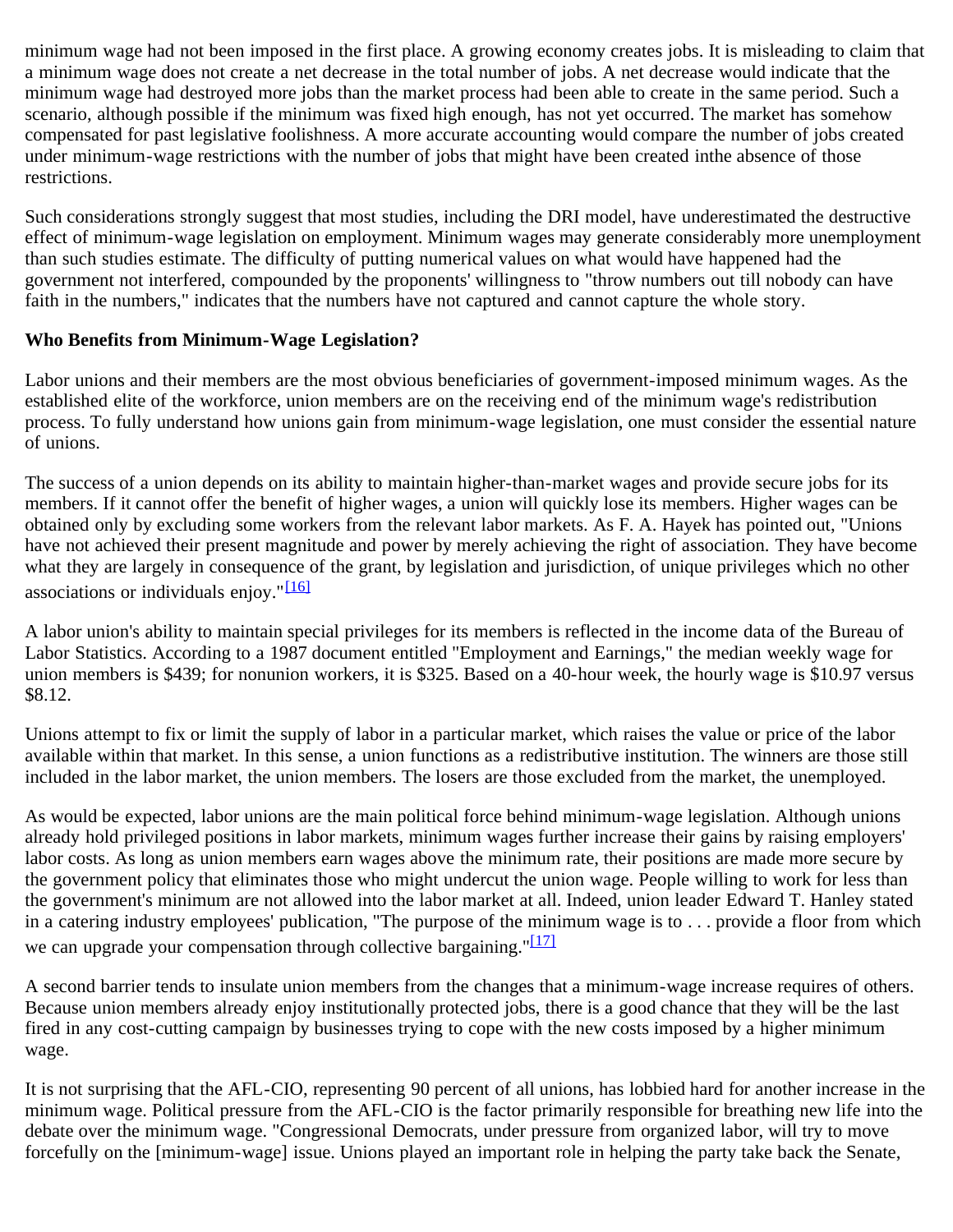and labor leaders want to see progress now that Democrats control both chambers."<sup>[18]</sup>

It is Big Labor and its political representatives that perpetuate the minimum-wage myth. The advocates of minimumwage laws--shrouded in the rhetoric of fairness and economic justice--always come back to roost in Washington. As James Buchanan pointed out, "People who are damaged by minimum-wage legislation are not an effective pressure group, whereas the groups that support minimum wages, namely the labor union interests being protected, are much more effective in the political process." $[19]$ 

## **Conclusion**

Regardless of the intentions of its supporters, the proposed minimum-wage legislation cannot achieve their stated goal of raising the real income of the poor to a more livable level. Indeed, it is an extremely shortsighted policy that can only breed destruction, by eliminating the jobs of those who need work most: the poor, the young, and those suffering from discrimination.

What has been touted as a matter of basic economic justice turns out to be a self-serving issue for many of its supporters. If the minimum wage is increased, labor unions and their influential friends in Congress will make big gains. Unfortunately, everyone else will lose.

In the long run, however, such policies will hurt every-one. As unemployment increases, business becomes more and more unproductive, and the overall quality of life declines, all Americans will suffer.

### **FOOTNOTES**

[1] originally intended to take place in summer 1987, the congressional battle over an increase in the minimum wage was postponed until 1988. Democrats hope to increase their political gains by having the battle take place during an election year. See Forum Notes, Washington Forum, September 4, 1987, p. 1.

[2] "Maximizing the Minimum," April 6, 1987, p. 55.

[3] "Minimum Wage Getting Maximum Attention," Congressional quarterly, March 7, 1987, p. 406.

[4] See, for example, Bruce Bartlett, "How the Minimum Wage Destroys Jobs," Heritage Foundation Backgrounder, February 19, 1987.

[5] Bureau of Labor Statistics, seasonally adjusted figures, March 1988.

[6] Walter Williams, The State against Blacks (New York: New Press, McGraw-Hill, 1982), p. 42.

[7] General Accounting Office, "Minimum Wage Policy Questions Persist," in Report to the U.S. Senate Committee on Labor and Human Resources (Washington: General Accounting Office, 1983).

[8] "Minority Report of Commissioner S. Warne Robinson," in Report of the Minimum Wage Study Commission, vol. 1 (Washington: GPO, 1981), p. 182.

[9] Charles Brown, Curtis Gilroy, and Andrew Cohen, "Time-Series Evidence of the Effect of the Minimum Wage on Youth Employment," Journal of Human Resources (Winter 1983).

[10] Richard B. McKenzie and Curtis L. Simon, "The Proposed Minimum Wage Increase: Associated Job Loss by State, Region, and Industry" (Washington: National Chamber Foundation, 1988).

[11] "Minimum Wage, Maximum Cover-Up," Wall Street Journal, May 3, 1988.

[12] Senate Republican Policy Committee, "The Minimum Wage: A Case of Special Interest Politics versus Jobs," March 26, 1987.